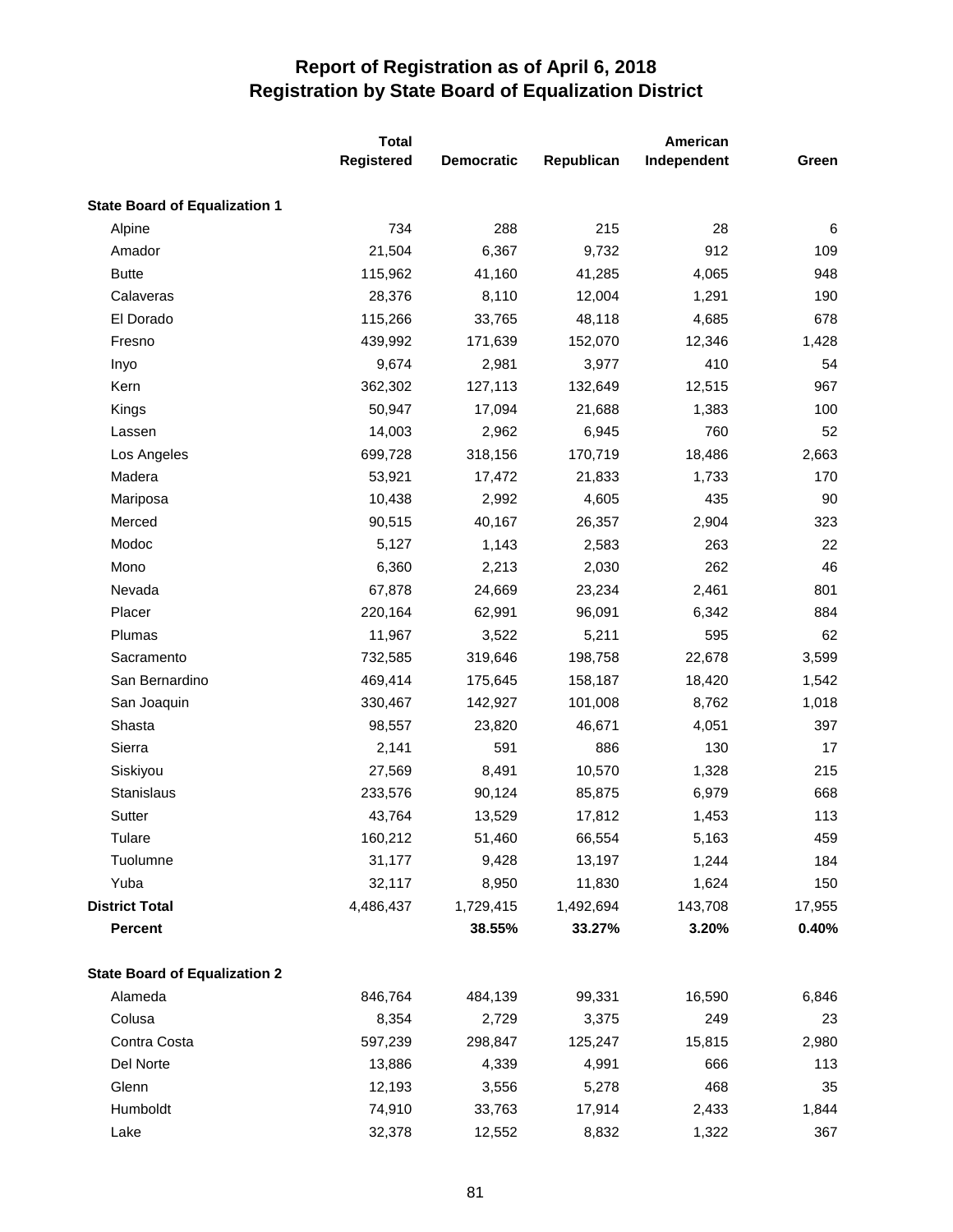|                                      | Peace and   |                |                |                           | <b>No Party</b> |
|--------------------------------------|-------------|----------------|----------------|---------------------------|-----------------|
|                                      | Libertarian | Freedom        | <b>Unknown</b> | Other                     | Preference      |
| <b>State Board of Equalization 1</b> |             |                |                |                           |                 |
| Alpine                               | 6           | $\overline{c}$ | $\,0\,$        | $\ensuremath{\mathsf{3}}$ | 186             |
| Amador                               | 277         | 63             | 5              | 45                        | 3,994           |
| <b>Butte</b>                         | 1,262       | 379            | 178            | 1,213                     | 25,472          |
| Calaveras                            | 414         | 91             | 41             | 228                       | 6,007           |
| El Dorado                            | 1,540       | 294            | 5              | 964                       | 25,217          |
| Fresno                               | 2,912       | 1,514          | 3              | 4,464                     | 93,616          |
| Inyo                                 | 93          | 28             | 1              | 51                        | 2,079           |
| Kern                                 | 2,977       | 1,371          | 795            | 398                       | 83,517          |
| Kings                                | 401         | 152            | 110            | 131                       | 9,888           |
| Lassen                               | 136         | 44             | 0              | 94                        | 3,010           |
| Los Angeles                          | 4,550       | 3,891          | 1,490          | 6,155                     | 173,618         |
| Madera                               | 395         | 203            | 123            | 216                       | 11,776          |
| Mariposa                             | 115         | 30             | $\overline{c}$ | 136                       | 2,033           |
| Merced                               | 640         | 225            | 1              | 88                        | 19,810          |
| Modoc                                | 45          | 16             | 4              | 11                        | 1,040           |
| Mono                                 | 51          | 30             | 1              | $\overline{7}$            | 1,720           |
| Nevada                               | 836         | 187            | $\pmb{0}$      | 12,517                    | 3,173           |
| Placer                               | 3,484       | 441            | 346            | 923                       | 48,662          |
| Plumas                               | 132         | 39             | $\pmb{0}$      | 2                         | 2,404           |
| Sacramento                           | 6,594       | 4,576          | 968            | 1,406                     | 174,360         |
| San Bernardino                       | 3,768       | 2,007          | 800            | 2,501                     | 106,544         |
| San Joaquin                          | 2,196       | 1,275          | 480            | 1,051                     | 71,750          |
| Shasta                               | 1,076       | 341            | 1              | 265                       | 21,935          |
| Sierra                               | 27          | 2              | $\pmb{0}$      | 41                        | 447             |
| Siskiyou                             | 338         | 136            | 45             | 48                        | 6,398           |
| Stanislaus                           | 1,719       | 775            | 449            | 2,247                     | 44,740          |
| Sutter                               | 359         | 153            | 84             | 653                       | 9,608           |
| Tulare                               | 1,200       | 410            | 298            | 244                       | 34,424          |
| Tuolumne                             | 319         | 88             | 10             | 40                        | 6,667           |
| Yuba                                 | 344         | 183            | 125            | 93                        | 8,818           |
| <b>District Total</b>                | 38,206      | 18,946         | 6,365          | 36,235                    | 1,002,913       |
| <b>Percent</b>                       | 0.85%       | 0.42%          | 0.14%          | 0.81%                     | 22.35%          |
| <b>State Board of Equalization 2</b> |             |                |                |                           |                 |
| Alameda                              | 4,484       | 2,563          | 968            | 6,214                     | 225,629         |
| Colusa                               | 65          | 21             | $\mathbf 0$    | 6                         | 1,886           |
| Contra Costa                         | 3,927       | 1,536          | 573            | 1,010                     | 147,304         |
| Del Norte                            | 156         | 82             | $\,0\,$        | 139                       | 3,400           |
| Glenn                                | 111         | 37             | $\,0\,$        | 26                        | 2,682           |
| Humboldt                             | 748         | 322            | 101            | 185                       | 17,600          |
| Lake                                 | 361         | 180            | $\mathbf 0$    | 53                        | 8,711           |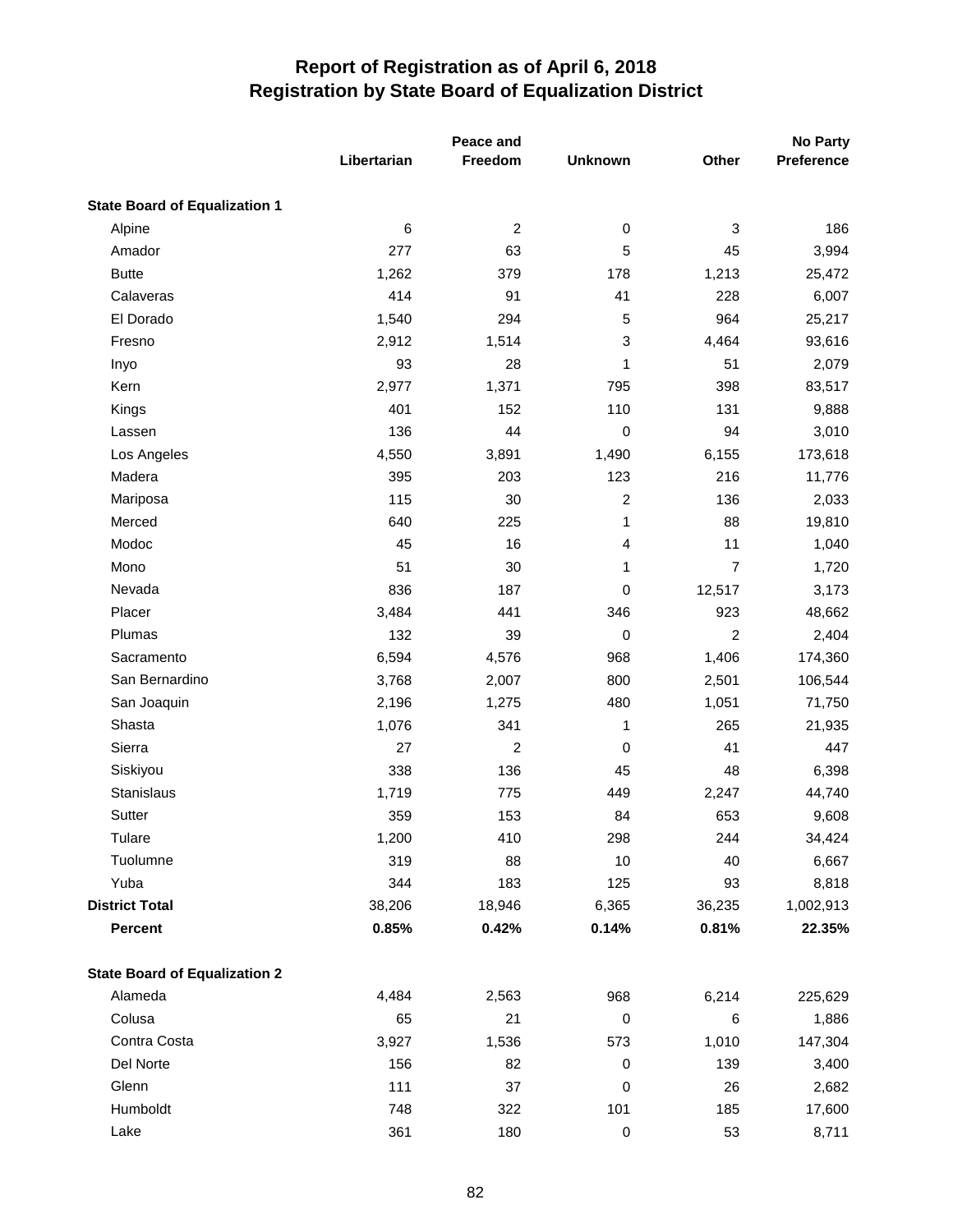|                                      | <b>Total</b>      |                   |            | American    |        |
|--------------------------------------|-------------------|-------------------|------------|-------------|--------|
|                                      | <b>Registered</b> | <b>Democratic</b> | Republican | Independent | Green  |
| Marin                                | 154,328           | 86,625            | 24,490     | 3,391       | 1,363  |
| Mendocino                            | 47,211            | 22,913            | 9,637      | 1,579       | 1,071  |
| Monterey                             | 179,220           | 90,096            | 39,139     | 4,393       | 945    |
| Napa                                 | 75,260            | 34,886            | 17,578     | 2,331       | 607    |
| San Benito                           | 28,386            | 13,349            | 7,757      | 792         | 114    |
| San Francisco                        | 474,073           | 274,014           | 33,721     | 8,377       | 4,161  |
| San Luis Obispo                      | 164,583           | 57,605            | 60,426     | 5,173       | 1,083  |
| San Mateo                            | 384,326           | 197,412           | 62,912     | 8,181       | 1,985  |
| Santa Barbara                        | 202,785           | 87,469            | 56,105     | 5,365       | 1,123  |
| Santa Clara                          | 835,349           | 390,905           | 154,514    | 17,425      | 3,429  |
| Santa Cruz                           | 150,126           | 84,505            | 22,396     | 3,289       | 1,705  |
| Solano                               | 220,981           | 104,271           | 50,115     | 6,487       | 876    |
| Sonoma                               | 268,791           | 142,211           | 51,331     | 6,703       | 3,142  |
| Tehama                               | 31,962            | 8,500             | 14,099     | 1,554       | 102    |
| Trinity                              | 7,635             | 2,494             | 2,530      | 371         | 101    |
| Yolo                                 | 109,816           | 53,130            | 22,442     | 3,100       | 828    |
| <b>District Total</b>                | 4,920,556         | 2,490,310         | 894,160    | 116,054     | 34,843 |
| <b>Percent</b>                       |                   | 50.61%            | 18.17%     | 2.36%       | 0.71%  |
| <b>State Board of Equalization 3</b> |                   |                   |            |             |        |
| Los Angeles                          | 4,434,156         | 2,320,784         | 749,086    | 92,826      | 19,755 |
| San Bernardino                       | 37,579            | 12,565            | 13,685     | 1,010       | 73     |
| Ventura                              | 428,729           | 175,687           | 133,745    | 10,193      | 1,771  |
| <b>District Total</b>                | 4,900,464         | 2,509,036         | 896,516    | 104,029     | 21,599 |
| <b>Percent</b>                       |                   | 51.20%            | 18.29%     | 2.12%       | 0.44%  |
| <b>State Board of Equalization 4</b> |                   |                   |            |             |        |
| Imperial                             | 68,340            | 33,708            | 12,950     | 1,564       | 166    |
| Orange                               | 1,459,664         | 496,743           | 537,728    | 38,137      | 4,785  |
| Riverside                            | 964,454           | 366,489           | 334,873    | 30,834      | 2,789  |
| San Bernardino                       | 392,246           | 171,043           | 106,914    | 12,154      | 1,367  |
| San Diego                            | 1,662,668         | 608,720           | 488,132    | 55,824      | 6,955  |
| <b>District Total</b>                | 4,547,372         | 1,676,703         | 1,480,597  | 138,513     | 16,062 |
| <b>Percent</b>                       |                   | 36.87%            | 32.56%     | 3.05%       | 0.35%  |
| <b>State Total</b>                   | 18,854,829        | 8,405,464         | 4,763,967  | 502,304     | 90,459 |
| Percent                              |                   | 44.58%            | 25.27%     | 2.66%       | 0.48%  |